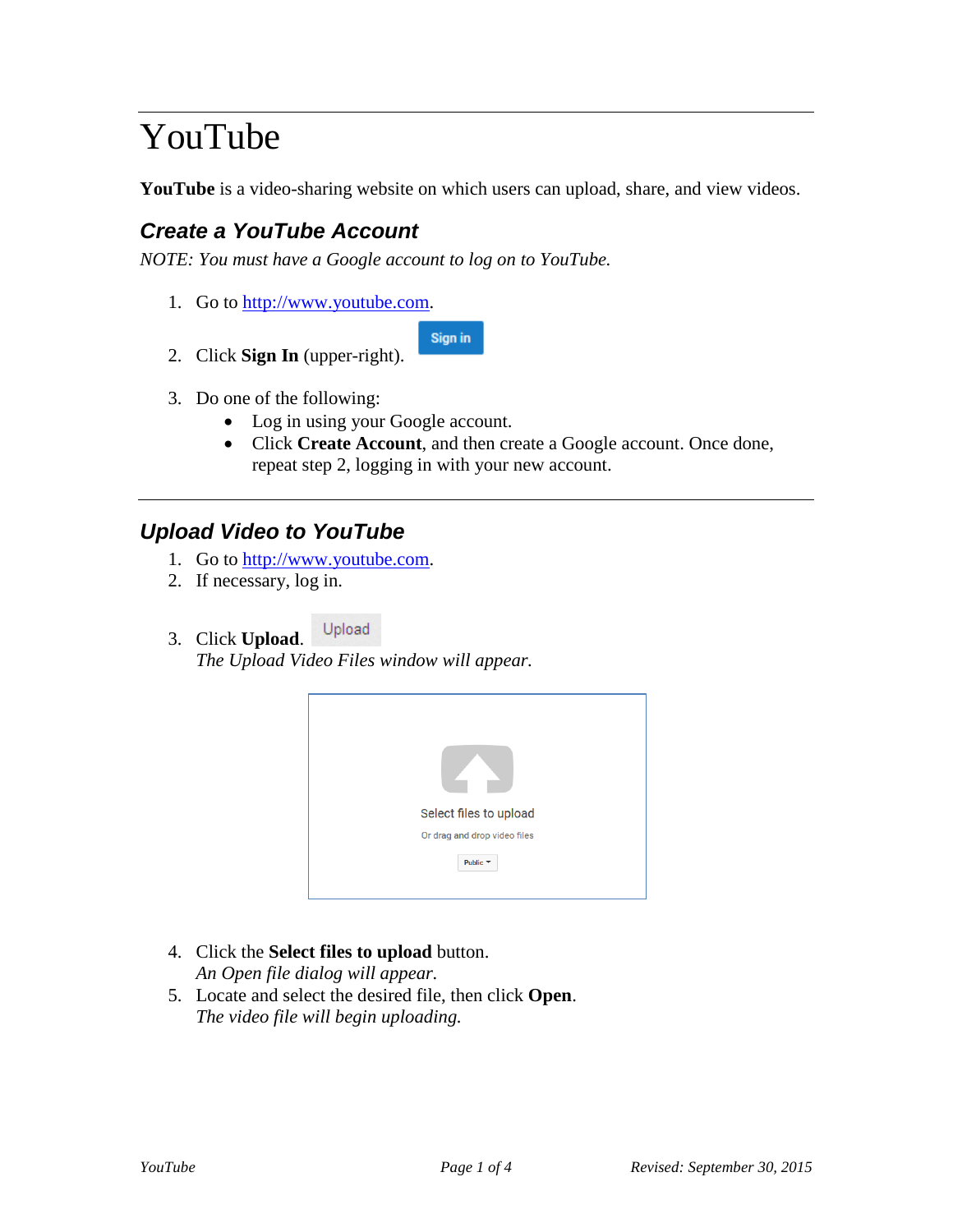| Did you know you can set defaults for future uploads?<br>$^\star$                     |                                                                                                                 | <b>Configure defaults</b><br>$\boldsymbol{\mathsf{x}}$  |
|---------------------------------------------------------------------------------------|-----------------------------------------------------------------------------------------------------------------|---------------------------------------------------------|
| G                                                                                     | PROCESSING 0%<br>Click "Publish" to make your video live.<br>ж<br><b>Advanced settings</b><br><b>Basic info</b> | <b>Publish</b><br>×                                     |
| <b>Upload status:</b>                                                                 | Upload Files OUCampus v10 HD                                                                                    | <b>Public</b><br>$\overline{\phantom{a}}$               |
| Processing your video.<br>Your video will be live at:<br>https://youtu.be/SWyHUFeqDGI | <b>Description</b>                                                                                              | Add a message to your video<br>Æ.<br>⊡<br>Also share on |
|                                                                                       | Tags (e.g., albert einstein, flying pig, mashup)                                                                | + Add to playlist                                       |
|                                                                                       | Suggested tags:<br>+ Web Design (Interest)<br>+ OU Campus                                                       |                                                         |
|                                                                                       | <b>VIDEO THUMBNAILS</b><br>Thumbnail selections will appear when the video has finished processing.             |                                                         |

- 6. Complete the form:
	- a. Enter a Title.
	- b. Select a Privacy Setting:
		- Public Anyone can search for and view
		- Unlisted Anyone with the link (URL) can view
		- Private Only people you choose (up to 50) can view
	- c. Enter a Description.
	- d. If "public", select a Category
	- e. If "public", enter Tags to facilitate searching.
- 7. Click the **Publish** button.

*For more info, go to:* 

*<http://support.google.com/youtube/bin/answer.py?hl=en&answer=57924>*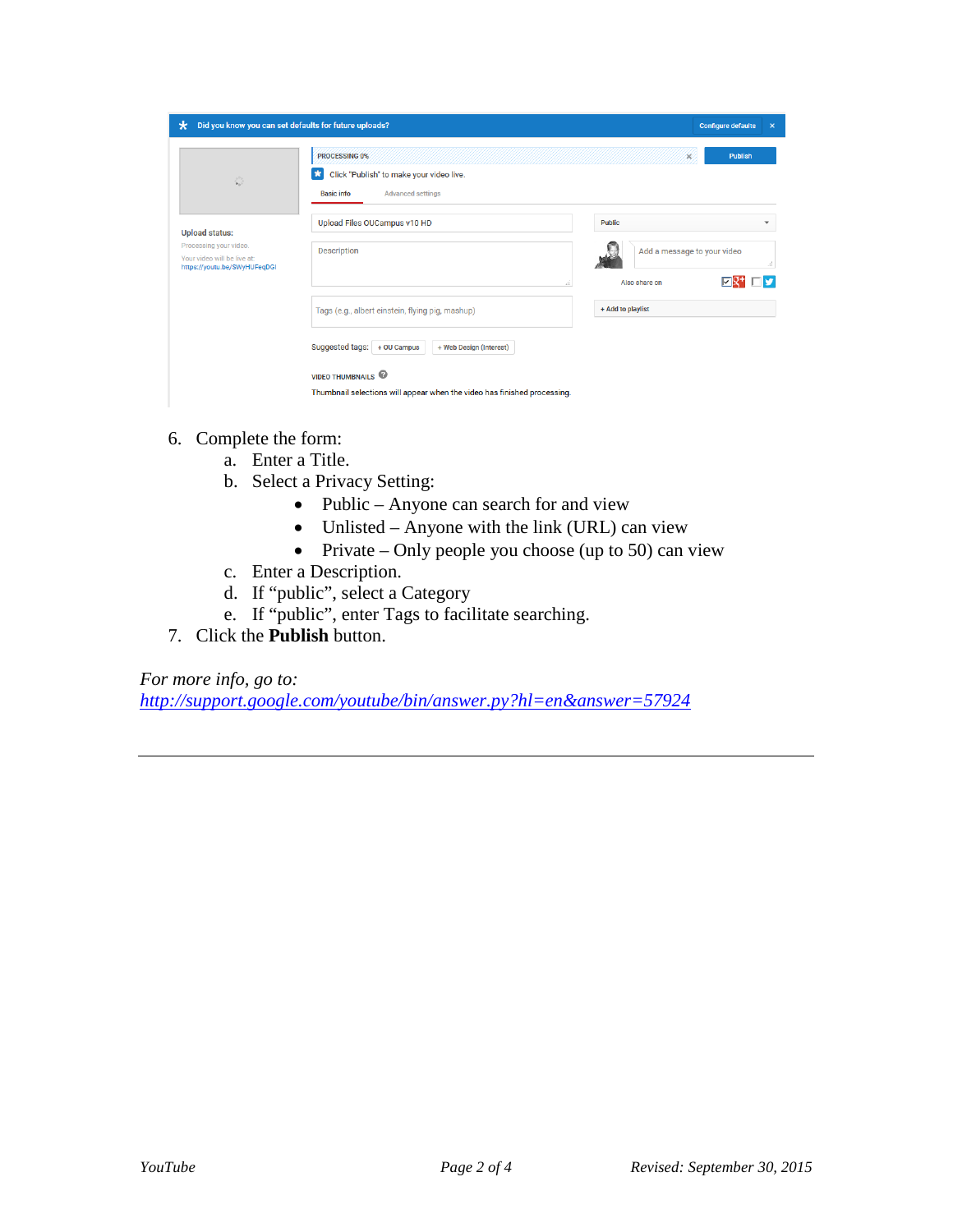#### *Share Private Videos*

- 1. Go to **http://www.youtube.com/my\_videos**.
- 2. If necessary, log in.

*The Video Manager screen will appear.*

| Uploads 5                                                                   |                                                                                                                                                                                                                                                                                                                                                                                                                                                                     |
|-----------------------------------------------------------------------------|---------------------------------------------------------------------------------------------------------------------------------------------------------------------------------------------------------------------------------------------------------------------------------------------------------------------------------------------------------------------------------------------------------------------------------------------------------------------|
| $+$ Add to $-$<br>View: Newest *<br>Actions =<br>œ                          | $\mathsf Q$<br>Search uploads                                                                                                                                                                                                                                                                                                                                                                                                                                       |
| YouTube Test<br>August 8, 2012 4:38 PM<br>Edit<br>$\mathbf{v}$              | $  $ 0<br>$\blacksquare$<br>$\Pi$ .0<br>山 0<br>甲 0                                                                                                                                                                                                                                                                                                                                                                                                                  |
| Scamp1989<br>August 3, 2012 9:09 AM<br>0:33<br>Edit<br>$\mathbf{v}$         | 319<br>$\begin{array}{c c c c} \mathbf{1} & \mathbf{1} & \mathbf{1} & \mathbf{1} \\ \mathbf{1} & \mathbf{1} & \mathbf{1} & \mathbf{1} \\ \mathbf{1} & \mathbf{1} & \mathbf{1} & \mathbf{1} \\ \mathbf{1} & \mathbf{1} & \mathbf{1} & \mathbf{1} \\ \mathbf{1} & \mathbf{1} & \mathbf{1} & \mathbf{1} \\ \mathbf{1} & \mathbf{1} & \mathbf{1} & \mathbf{1} \\ \mathbf{1} & \mathbf{1} & \mathbf{1} & \mathbf{1} \\ \mathbf{1} & \mathbf{$<br>$h^2$<br>$\Pi$ 0<br>甲 0 |
| Mom's Day 2012<br>May 13, 2012 2:00 AM<br>Г<br>1:21<br>Edit<br>$\mathbf{v}$ | $\  \cdot \ $ 8<br>$\begin{array}{ c c c }\hline \textbf{1} & \textbf{2} & \textbf{3} & \textbf{4} \\ \hline \end{array}$<br>$\Psi$ 0<br>h <sub>1</sub><br>中 0                                                                                                                                                                                                                                                                                                      |
| noor.<br>AA<br>$0.0 - 1. - 1.$                                              | s                                                                                                                                                                                                                                                                                                                                                                                                                                                                   |

3. Locate the video and click its **Edit** button. *The edit window will appear.*

| <b>Private</b>                      |  |
|-------------------------------------|--|
| Only people you choose can view     |  |
| + Enter an email address or YouTube |  |
| username                            |  |

4. Under Privacy Settings, enter the e-mail addresses or YouTube usernames of the people you want to allow viewing access.

*More info:<http://support.google.com/youtube/bin/answer.py?hl=en&answer=157177>*